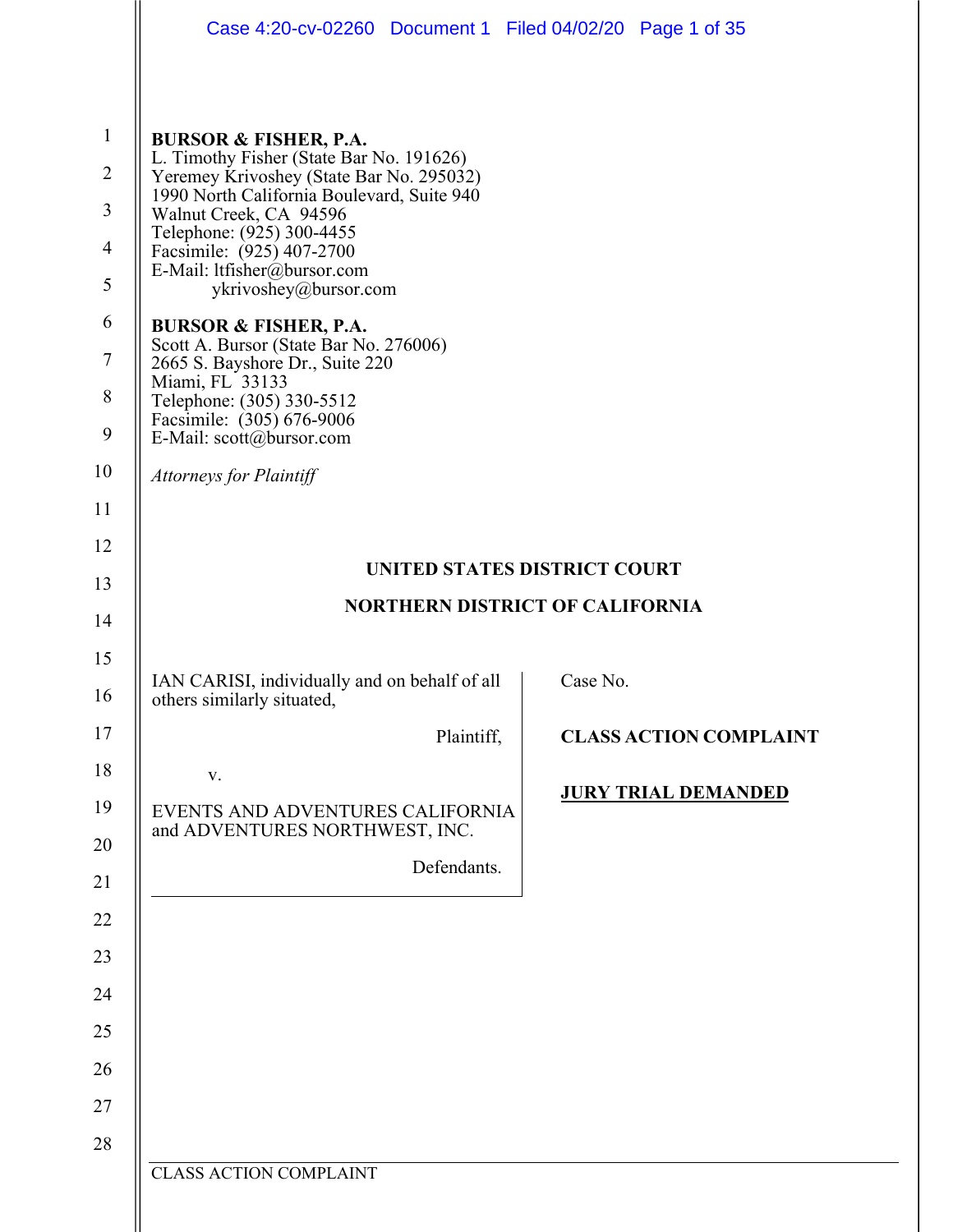Plaintiff Ian Carisi ("Plaintiff") brings this action on behalf of himself and all others similarly situated against Defendants Events and Adventures California and Adventures Northwest, Inc. ("Defendants"). Plaintiff makes the following allegations pursuant to the investigation of his counsel and based upon information and belief, except as to the allegations specifically pertaining to himself, which are based on personal knowledge.

## **FACTS COMMON TO ALL CAUSES OF ACTION**

1. Defendants Events and Adventures California and Adventures Northwest, Inc. have made the unconscionable decision to keep charging its tens of thousands of customers monthly membership fees while cancelling 100 percent of their in-person "events and adventures" as the novel coronavirus, COVID-19, rages throughout the world and the United States economy has gone into a deep recession.

2. Defendants operate a members-only "singles" event company that hosts and organizes *in person* events for singles looking to meet other singles *in person* through group outings - such as, *e.g*., white water rafting or wine tasting. Both Defendants do business as "Events and Adventures." As the d/b/a implies, the entire premise of Events and Adventures is to host events where members can meet *in person*, as opposed to other singles meet-up services that connect members virtually. For instance, before Defendants cancelled all of their in person events, the main page of Defendants' website summed up their business as follows:

19 20

21

22

23

24

25

26

27

28

1

2

3

4

5

6

7

8

9

10

11

12

13

14

15

16

17

18

**Get Out. Have Fun. Meet Someone!**

*Meet a Community of Dynamic Singles and Get Together for Group Social Events*

*We're an invitation-only social club for singles like you that want to live life to the fullest. Why stay home or chance online matchups when you can join Events & Adventures?*

In a group, there's no pressure, everyone relaxes, and you can be yourself. Each month is packed with over 30 great events of all kinds – from casual hangouts to local adventures to world travel.

*We meet all our prospective members in person*, and becoming a member is very simple. *First*, just fill out the form! *Next*, you'll schedule a time to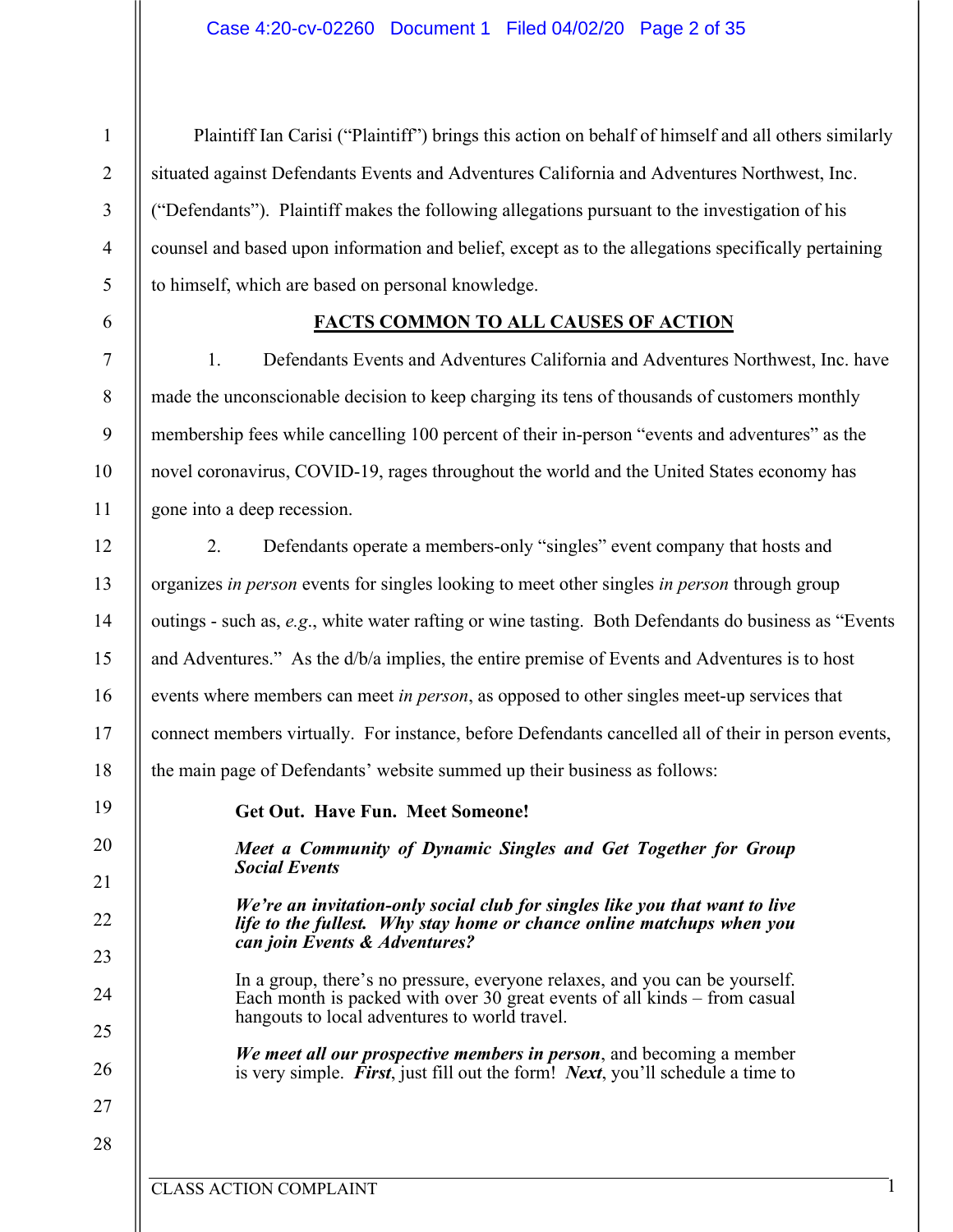| Case 4:20-cv-02260 Document 1 Filed 04/02/20 Page 3 of 35                                                                                                                                                                                                                                                                                                                                                                                                    |  |  |  |  |
|--------------------------------------------------------------------------------------------------------------------------------------------------------------------------------------------------------------------------------------------------------------------------------------------------------------------------------------------------------------------------------------------------------------------------------------------------------------|--|--|--|--|
| <i>meet us at our local office</i> and learn more about the club. After we meet<br>with you in person, you can become a member and start enjoying events! <sup>1</sup>                                                                                                                                                                                                                                                                                       |  |  |  |  |
| 3.<br>When prospective members wanted to proceed with an application, Defendants'                                                                                                                                                                                                                                                                                                                                                                            |  |  |  |  |
| website reinforced that the sole purpose of signing up was to meet people in person, stating:                                                                                                                                                                                                                                                                                                                                                                |  |  |  |  |
| Don't spend another weekend on the couch with Netflix or commenting on<br>your friends' social media posts. It's a New Year! New friends! Make your<br>2020 New Year's resolution to join Events & Adventures! We are an<br>invitation-only club of people like you spending time together and having<br>fun. Let Events & Adventures do all the work for you. Make 2020 the year<br>you get out, have fun, and maybe mee that special someone! <sup>2</sup> |  |  |  |  |
| Defendants' public facing advertising, such as its website, was filled with pictures<br>4.                                                                                                                                                                                                                                                                                                                                                                   |  |  |  |  |
| of purported members outside or in social outings.                                                                                                                                                                                                                                                                                                                                                                                                           |  |  |  |  |
| 5.<br>Defendant Adventures Northwest, Inc., d/b/a Events and Adventures operates in 12                                                                                                                                                                                                                                                                                                                                                                       |  |  |  |  |
| cities nationwide, including in San Francisco, CA. Defendant Events and Adventures California is                                                                                                                                                                                                                                                                                                                                                             |  |  |  |  |
| the California subsidiary of Defendant Adventures Northwest, Inc., also d/b/a as Events and                                                                                                                                                                                                                                                                                                                                                                  |  |  |  |  |
| Adventures operates in California. Although separate entities on paper, the two entities operate as                                                                                                                                                                                                                                                                                                                                                          |  |  |  |  |
| one, as Defendant Events and Adventures California is the agent of Adventures Northwest, Inc.                                                                                                                                                                                                                                                                                                                                                                |  |  |  |  |
| and both Defendants are alter egos of one another, even doing business under one name – Events                                                                                                                                                                                                                                                                                                                                                               |  |  |  |  |
| and Adventures. Defendant Adventures Northwest, Inc. has enforced the decision for its alter egos                                                                                                                                                                                                                                                                                                                                                            |  |  |  |  |
| and subsidiaries, including Defendant Events and Adventures California, to continue charging its                                                                                                                                                                                                                                                                                                                                                             |  |  |  |  |
| members monthly fees even though Defendants have cancelled all in person events.                                                                                                                                                                                                                                                                                                                                                                             |  |  |  |  |
| 6.<br>To become a member at Events and Adventures and partake in their events,                                                                                                                                                                                                                                                                                                                                                                               |  |  |  |  |
| customers are required to sign up for a contract for a set period of time either to be paid in full at                                                                                                                                                                                                                                                                                                                                                       |  |  |  |  |
| the time of activation or to be paid monthly. Prospective members are forced to provide                                                                                                                                                                                                                                                                                                                                                                      |  |  |  |  |
| Defendants with their credit card, debit card, or bank account information such that Defendants can                                                                                                                                                                                                                                                                                                                                                          |  |  |  |  |
| and do charge members automatically at set times every month. Monthly fees are significant, and                                                                                                                                                                                                                                                                                                                                                              |  |  |  |  |
| can reach nearly \$200 per month.                                                                                                                                                                                                                                                                                                                                                                                                                            |  |  |  |  |
| 7.<br>Beginning in the middle of March, 2020, cities and states around the country started                                                                                                                                                                                                                                                                                                                                                                   |  |  |  |  |
| issuing "shelter in place" orders, effectively barring Defendants from hosting any in person events.                                                                                                                                                                                                                                                                                                                                                         |  |  |  |  |

| $\left\  \begin{array}{c} 1 \text{ See Exhibit 1.} \\ 2 \text{ See Exhibit 2.} \end{array} \right.$ |
|-----------------------------------------------------------------------------------------------------|
|                                                                                                     |

CLASS ACTION COMPLAINT 2

28

1

2

3

4

5

6

7

8

9

10

11

12

13

14

15

16

17

18

19

20

21

22

23

24

25

26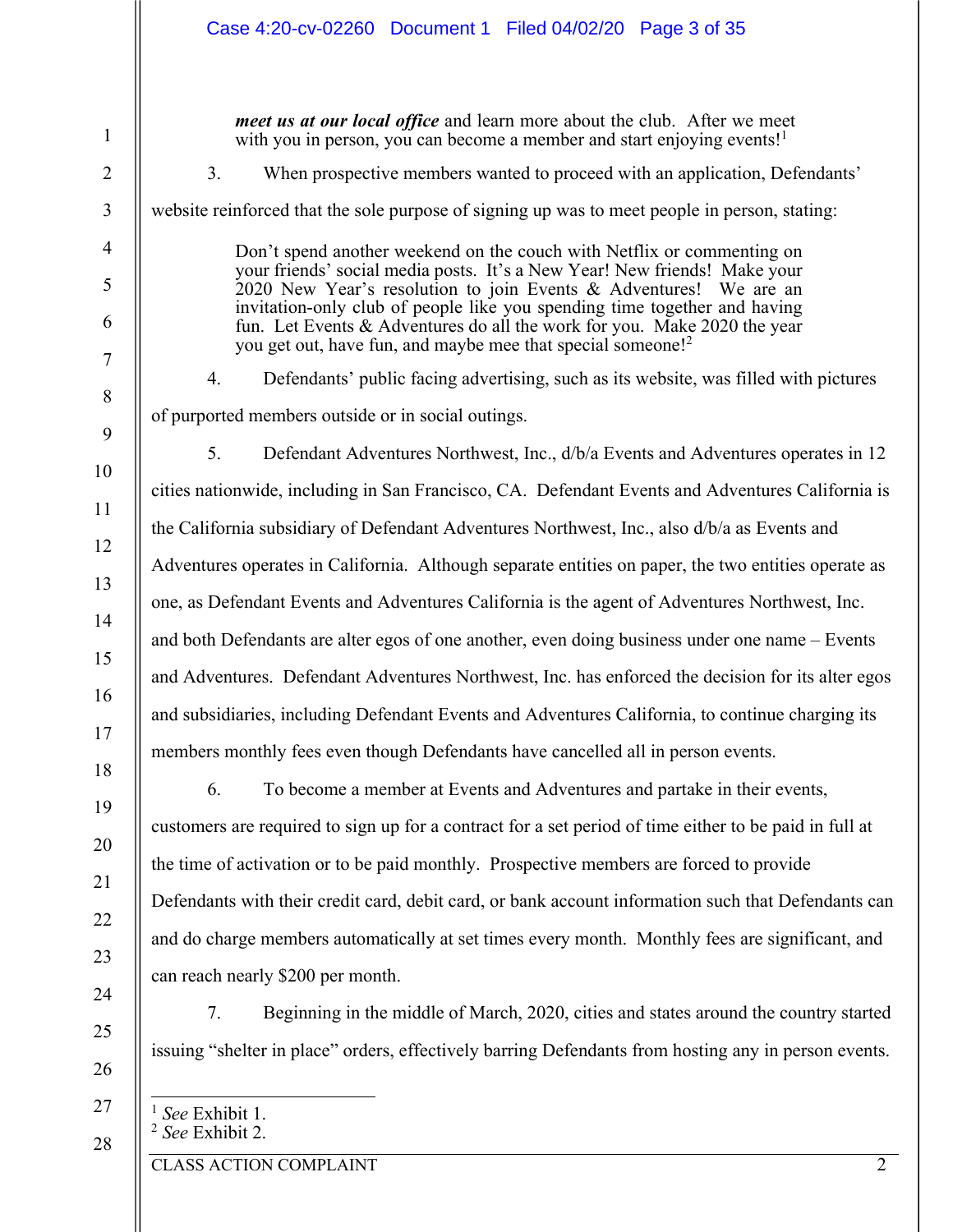#### Case 4:20-cv-02260 Document 1 Filed 04/02/20 Page 4 of 35

1 2 3 4 5 6 7 8 9 10 11 For instance, California issued a state-wide shelter in place order on March 19, 2020, meaning that Defendants could not host any events for California members.<sup>3</sup> However, Defendants continued charging their tens of thousands of members monthly fees – at full price. Defendants are able to unilaterally charge its tens of thousands of customers monthly fees without their consent, as it is in possession of its customers' debit card, credit card, or bank information. Thus, Defendants have made the deliberate decision to bilk their customers out of millions of dollars while not providing the sole services its members signed up and contracted to pay for – in person events. For instance, Defendants claim to have 40,000 members nationwide. Plaintiff's monthly dues are \$170.00 per month. At that rate, Defendants will have fraudulently scammed its customers out of roughly \$6.8 million per month while not providing its customers with the sole reason they signed up for membership – to attend in person events.

8. Plaintiff seeks relief in this action individually, and on behalf of all of Defendants' customers nationwide that have paid or were charged fees while Defendants were not hosting in person events in the customers' area for Defendants' violations of the California Consumer Legal Remedies Act ("CLRA"), Civil Code §§ 1750, *et seq*., Unfair Competition Law ("UCL"), Bus. & Prof. Code §§ 17200, *et seq*., False Advertising Law ("FAL"), Bus. & Prof. Code §§ 17500, *et seq*., for breach of express warranties, negligent misrepresentation, fraud, unjust enrichment, money had and received, conversion, and breach of contract.

#### **PARTIES**

20 21 22 23 24 25 26 27 9. Plaintiff Ian Carisi is a citizen of California, residing in Hayward. Mr. Carisi is a current member of Events and Adventures, paying \$170.00 per month. Since the middle of March 2020, Defendants have not made available any in person events in California. However, Defendants have continued charging Plaintiff electronically, and, upon inquiry, have communicated to Plaintiff that Defendants will bill Plaintiff again for the month of April. Further, Defendants have not refunded Plaintiff any part of his monthly fee for the duration of time that Defendants have not made any in person events available. Plaintiff signed up for Defendants' <sup>3</sup> See https://www.kqed.org/science/1959566/california-gov-gavin-newsom-orders-state-to-shelterin-place (last accessed  $4/2/2020$ ).

28

12

13

14

15

16

17

18

19

CLASS ACTION COMPLAINT 3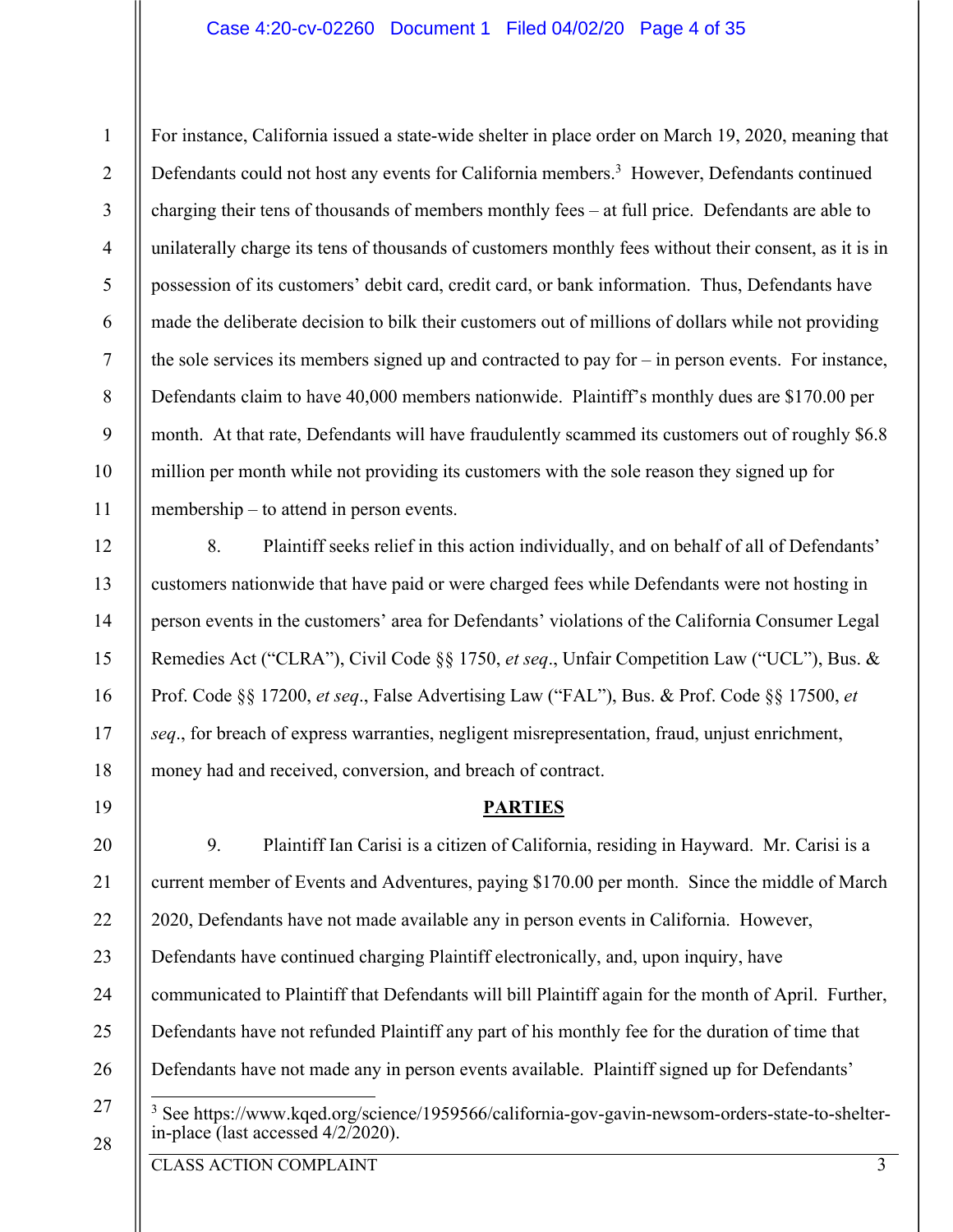1 2 3 4 5 6 7 8 9 10 11 12 13 14 15 16 17 18 19 20 21 22 23 24 25 26 27 28 membership with the belief and on the basis that he would have access to in person events hosted by Events and Adventures. Indeed, the contract Plaintiff and Defendant Events and Adventures California executed on December 27, 2019, which, on information and belief, contains the same relevant material terms as all of Defendants' contracts with its customers nationwide, states: E&A will make available to you, as a Member of E&A, a minimum of fifteen (15) activities or event each month provided you continue to pay your Monthly Dues and remain eligible. Events will be announced in our newsletter or by other means and materials. You will generally have a chance to sign up for these activities or events on a first come, first served basis. You understand that not all events and activities will always have enough openings for all Members who wish to take part. The selection of activities sponsored by E&A shall be made by E&A, at its' sole discretion. You understand that some events require that you pay additional costs to partake in certain activities, either in advance at the time you register for the activity, or upon arrival at the event. You pay market price (often with market based discounts) to attend most events. … … Payment of dues entitles you to notification of upcoming events and attendance rights at events per your membership. As discussed above, Defendants did not provide Plaintiff with access or ability to attend any in person events once "shelter in place" orders were issued, and, further, Defendants have continued billing Plaintiff and have not issued a refund. 10. Plaintiff would not have paid for the membership, or would not have paid for it on the same terms, had he known that he would not have access to any of Defendants' in person events and activities. Plaintiff continues to face imminent harm, as Defendants continue charging their customers monthly fees while not hosting in person events. 11. Defendant Events and Adventures California is a California corporation, that lists its entity address in Gilbert, Arizona on the California Secretary of State's website. However, Defendant Events and Adventures California and Adventures Northwest, Inc. are headquartered in Washington State. Defendant Events and Adventures California entered into the contract with Plaintiff for the provision of in person events, and has continued charging Plaintiff and refused to issue refunds despite the fact that it has not been providing in person events during the COVID-19 outbreak.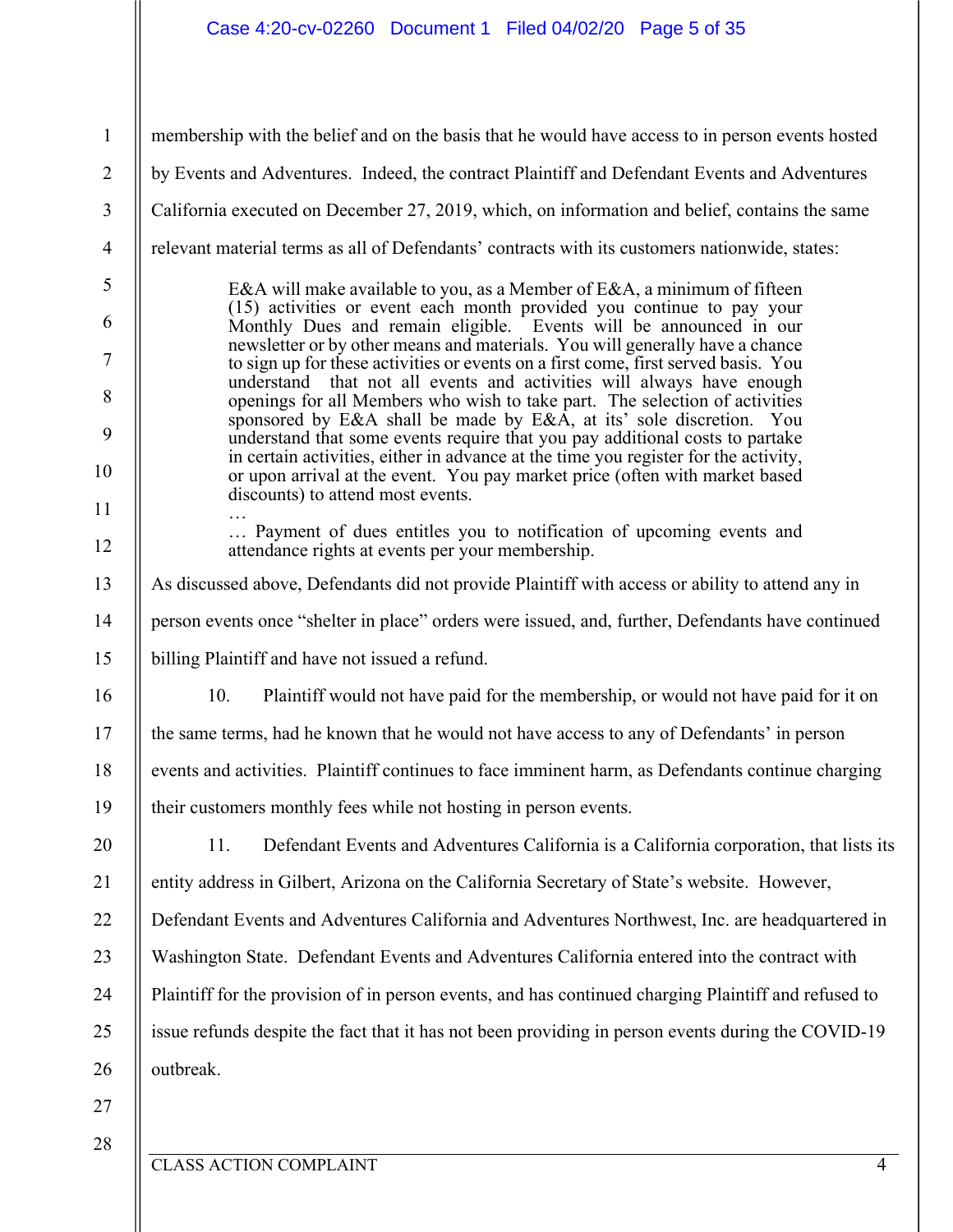12. Defendant Adventures Northwest, Inc. is a Washington corporation, that lists its entity address on the Washington Secretary of State's website at the same address in Gilbert, Arizona as Defendant Events and Adventures California. However, like Defendant Events and Adventures California, Defendant Adventures Northwest, Inc. is headquartered in Washington State.

## **JURISDICTION AND VENUE**

13. This Court has subject matter jurisdiction pursuant to 28 U.S.C. § 1332(d)(2)(A) because this case is a class action where the aggregate claims of all members of the proposed class are in excess of \$5,000,000, exclusive of interest and costs, and most members of the proposed nationwide class are citizens of states different from the states of Defendants.

14. This Court has general jurisdiction over Defendants because they conduct substantial business within California such that Defendants have significant, continuous, and pervasive contacts with the State of California.

15. Venue is proper in this Court pursuant to 28 U.S.C. § 1391 because the challenged fee practices have been committed in this District, and because Plaintiff resides and suffered the alleged harm in this District.

#### 17

18

19

20

21

22

23

24

25

26

1

2

3

4

5

6

7

8

9

10

11

12

13

14

15

16

## **CLASS REPRESENTATION ALLEGATIONS**

16. Plaintiff brings this action as a class action under Federal Rule of Civil Procedure 23 on behalf of a Class consisting of all persons in the United States who were charged fees for a period in which Defendants did not provide in person events.

17. Plaintiff also seek to represent a subclass defined as all members of the Class who are California residents (the "California Subclass").

18. Plaintiff reserves the right to amend or modify the Class definition with greater specificity or further division into subclasses or limitation to particular issues as discovery and the orders of this Court warrant.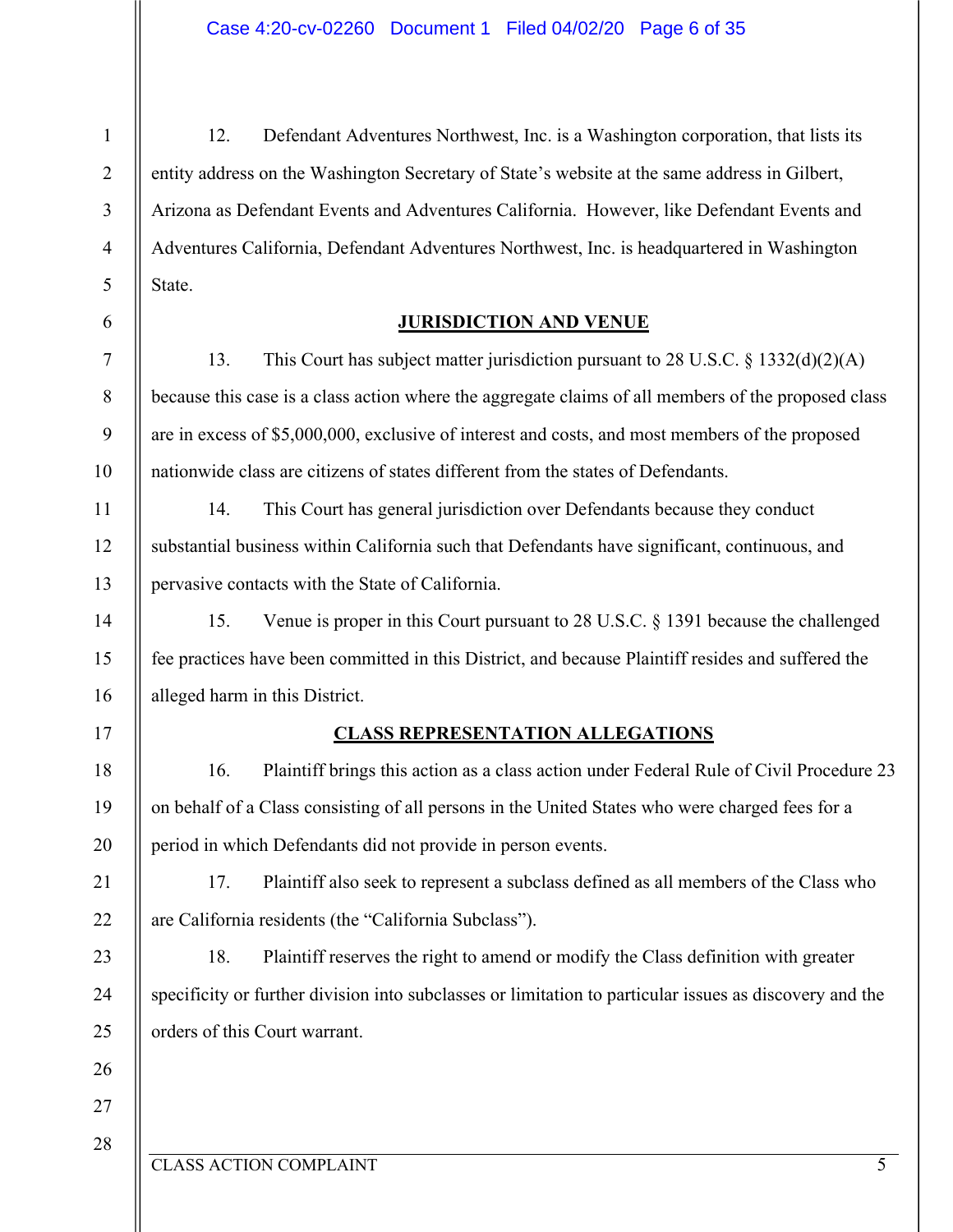#### Case 4:20-cv-02260 Document 1 Filed 04/02/20 Page 7 of 35

5

10

11

12

13

14

15

16

17

18

19

20

21

22

23

1

20. Plaintiff is a member of the Class and California Subclass he seeks to represent.

19. Excluded from the Class are the Defendants, the officers and directors of the

Defendants at all relevant times, members of its immediate families and their legal representatives,

heirs, successors or assigns and any entity in which Defendants have or had a controlling interest.

21. Defendants have thousands of customers nationwide that have paid or were charged fees while Defendants did not host any in person events. Accordingly, members of the Class are so numerous that their individual joinder herein is impracticable. The precise number of Class members and their identities are unknown to Plaintiff at this time but may be determined through discovery. Class members may be notified of the pendency of this action by mail and/or publication through the distribution records of Defendants.

22. Common questions of law and fact exist as to all Class members and predominate over questions affecting only individual Class members. Common legal and factual questions include, but are not limited to whether Defendants has breached their contract with their customers and whether their actions are fraudulent and unlawful.

23. The claims of the named Plaintiff are typical of the claims of the Class in that the named Plaintiff was exposed to Defendants' false and misleading advertising and was charged membership fees despite not having access to any in person events or activities, and suffered losses as a result.

24. Plaintiff is an adequate representative of the Class because Plaintiff's interests do not conflict with the interests of the Class members Plaintiff seek to represent, Plaintiff has retained competent counsel experienced in prosecuting class actions, and Plaintiff intends to prosecute this action vigorously. The interests of Class members will be fairly and adequately protected by Plaintiff and his counsel.

24 25 26 27 25. The class mechanism is superior to other available means for the fair and efficient adjudication of the claims of the Class members. Each individual Class member may lack the resources to undergo the burden and expense of individual prosecution of the complex and extensive litigation necessary to establish Defendants' liability. Individualized litigation increases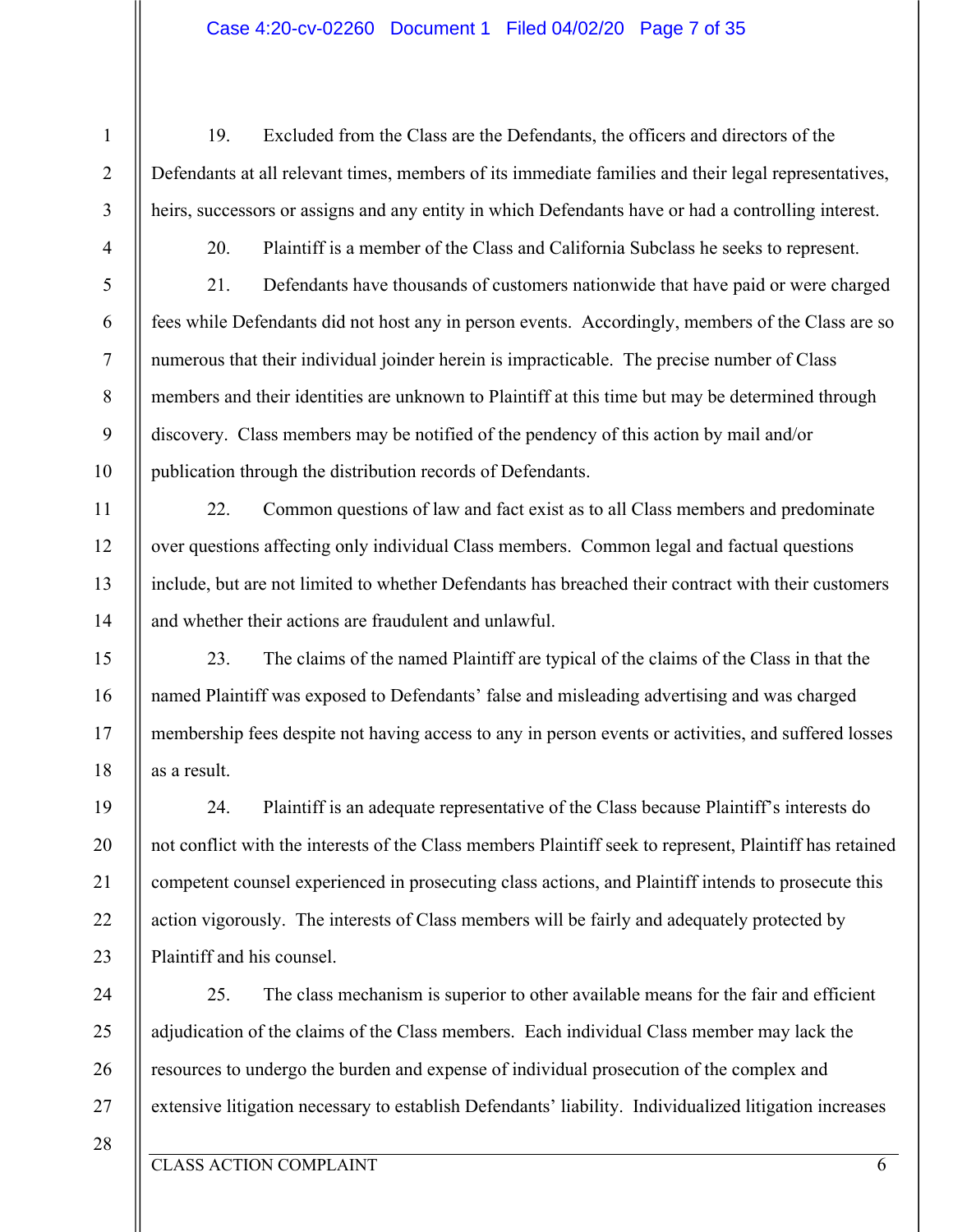1 2 3 4 5 6 7 the delay and expense to all parties and multiplies the burden on the judicial system presented by the complex legal and factual issues of this case. Individualized litigation also presents a potential for inconsistent or contradictory judgments. In contrast, the class action device presents far fewer management difficulties and provides the benefits of single adjudication, economy of scale, and comprehensive supervision by a single court on the issue of Defendants' liability. Class treatment of the liability issues will ensure that all claims and claimants are before this Court for consistent adjudication of the liability issues.

# **COUNT I Violation of California's Consumers Legal Remedies Act, California Civil Code §§ 1750,** *et seq***. (Injunctive Relief Only)**

26. Plaintiff hereby incorporates by reference the allegations contained in all preceding paragraphs of this complaint.

27. Plaintiff brings this claim individually and on behalf of members of the proposed Class against Defendants. Plaintiff also brings this claim individually and on behalf of members of the proposed California Subclass against Defendants.

28. Plaintiff and Class members are consumers who paid fees to attend Defendants' events for personal, family or household purposes. Plaintiff and the Class are "consumers" as that term is defined by the CLRA in Cal. Civ. Code § 1761(d).

29. Defendants' provision of in person events that Plaintiff and Class members paid for was a "service" within the meaning of Cal. Civ. Code § 1761(b).

30. Defendants' actions, representations, and conduct have violated, and continue to violate the CLRA, because they extend to transactions that intended to result, or which have resulted in, the sale of services to consumers.

31. Defendants' advertising that its customers would be able to attend in person events upon paying a membership fee is false and misleading to a reasonable consumer, including Plaintiff, because Defendants in fact stopped providing in person events while continuing to charge its customers the full price of membership.

25 26 27

28

8

9

10

11

12

13

14

15

16

17

18

19

20

21

22

23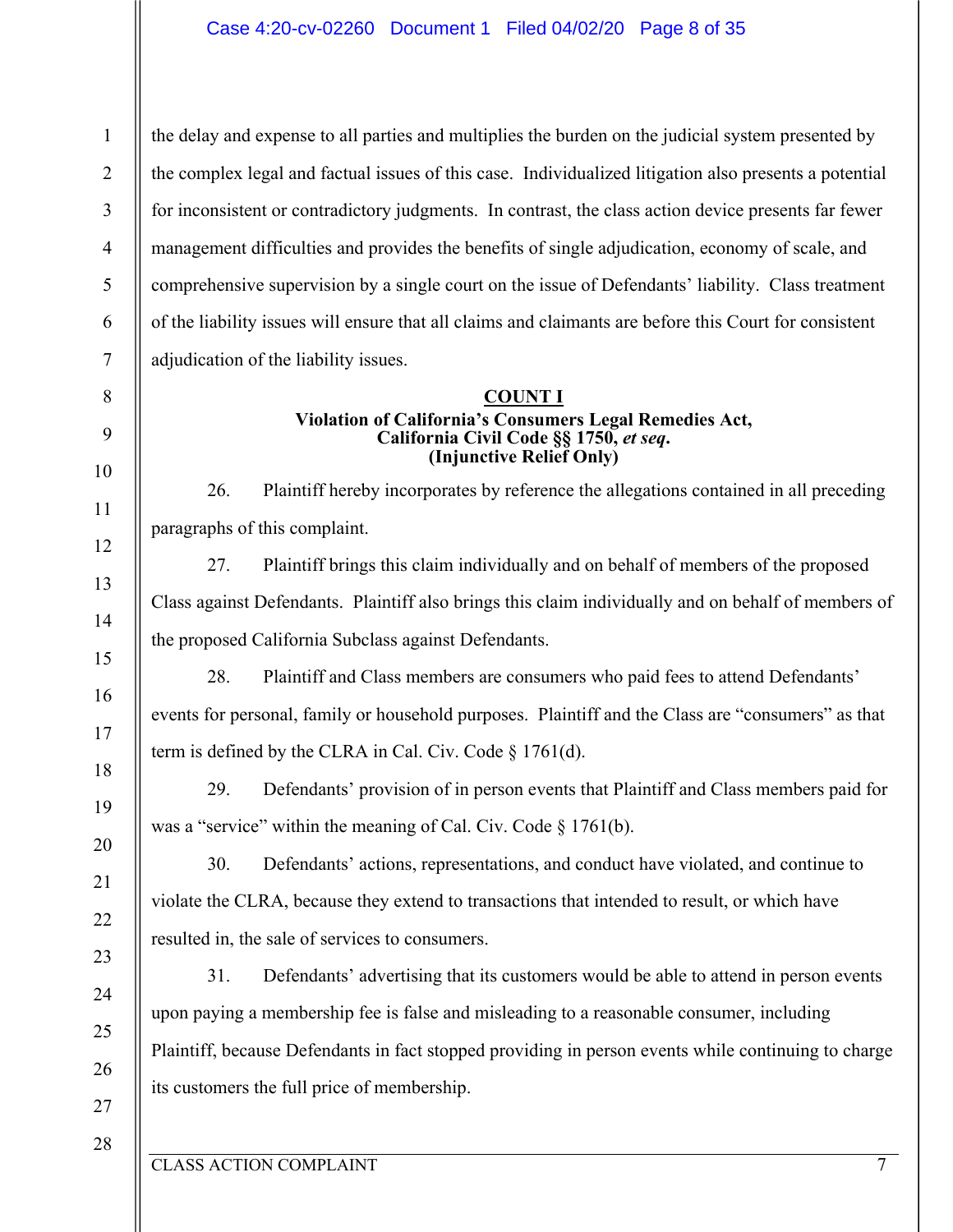32. California's Consumers Legal Remedies Act, Cal. Civ. Code § 1770(a)(5), prohibits "[r]epresenting that goods or services have sponsorship, approval, characteristics, ingredients, uses, benefits, or quantities which they do not have or that a person has a sponsorship, approval, status, affiliation, or connection which he or she does not have." By engaging in the conduct set forth herein, Defendants violated and continue to violate Section 1770(a)(5) of the CLRA, because Defendants' conduct constitutes unfair methods of competition and unfair or fraudulent acts or practices, in that Defendants misrepresent the particular characteristics, benefits and quantities of the services.

33. Cal. Civ. Code  $\S 1770(a)(7)$  prohibits representing that goods or services are of a particular standard, quality, or grade, or that goods are of a particular style or model, if they are of another. By engaging in the conduct set forth herein, Defendants violated and continue to violate Section 1770(a)(7) of the CLRA, because Defendants' conduct constitutes unfair methods of competition and unfair or fraudulent acts or practices, in that Defendants misrepresent the particular standard, quality or grade of the services.

34. Cal. Civ. Code  $\S 1770(a)(9)$  further prohibits "[a]dvertising goods or services with intent not to sell them as advertised." By engaging in the conduct set forth herein, Defendants violated and continues to violate Section 1770(a)(9), because Defendants' conduct constitutes unfair methods of competition and unfair or fraudulent acts or practices, in that Defendants advertised services with the intent not to sell the services as advertised.

35. Plaintiff and the Class acted reasonably when they purchased Defendants' membership on the belief that Defendants' representations were true and lawful.

36. Plaintiff and the Class suffered injuries caused by Defendants because (a) they would not have purchased or paid for Defendants' memberships absent Defendants' representations and omission of a warning that they would continue charging customers while all in person events were unavailable; (b) they would not have purchased memberships on the same terms absent Defendants' representations and omissions; (c) they paid a price premium for

27 28

1

2

3

4

5

6

7

8

9

10

11

12

13

14

15

16

17

18

19

20

21

22

23

24

25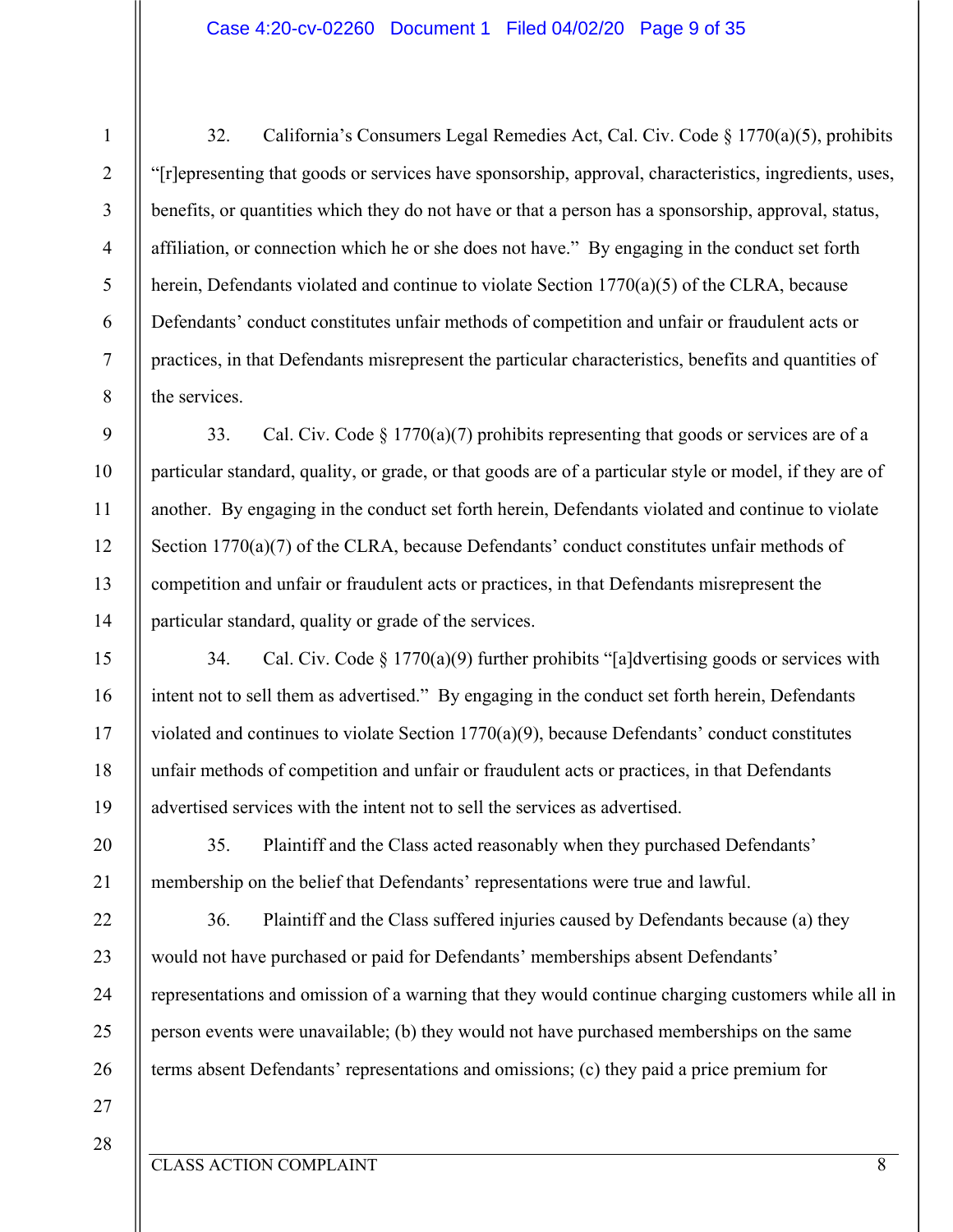| Defendants' membership based on Defendants' misrepresentations and omissions; and (d)          |
|------------------------------------------------------------------------------------------------|
| Defendants' memberships did not have the characteristics, benefits, or quantities as promised. |

37. Under California Civil Code § 1780(a), Plaintiff and members of the Class seek injunctive and equitable relief for Defendants' violations of the CLRA. Plaintiff has mailed an appropriate demand letter consistent with California Civil Code  $\S 1782(a)$ . If Defendants fail to take corrective action within 30 days of receipt of the demand letter, Plaintiff will amend his complaint to include a request for damages as permitted by Civil Code  $\S 1782(d)$ .

38. Wherefore, Plaintiff seeks injunctive and equitable relief for these violations of the CLRA.

#### **COUNT II Violation of California's Unfair Competition Law, California Business & Professions Code §§ 17200,** *et seq***.**

39. Plaintiff hereby incorporates by reference the allegations contained in all preceding paragraphs of this complaint.

40. Plaintiff brings this claim individually and on behalf of the members of the proposed Class against Defendants. Plaintiff also brings this claim individually and on behalf of members of the proposed California Subclass against Defendants.

41. Defendants are subject to California's Unfair Competition Law, Cal. Bus. & Prof. Code §§ 17200, *et seq*. The UCL provides, in pertinent part: "Unfair competition shall mean and include unlawful, unfair or fraudulent business practices and unfair, deceptive, untrue or misleading advertising …."

42. Defendants' advertising that its customers would be able to attend in person events upon paying a membership fee is false and misleading to a reasonable consumer, including Plaintiff, because Defendants in fact stopped providing in person events while continuing to charge its customers the full price of membership.

43. Defendants' business practices, described herein, violated the "unlawful" prong of the UCL by violating the CLRA and the FAL and other applicable law as described herein.

27 28

1

2

3

4

5

6

7

8

9

10

11

12

13

14

15

16

17

18

19

20

21

22

23

24

25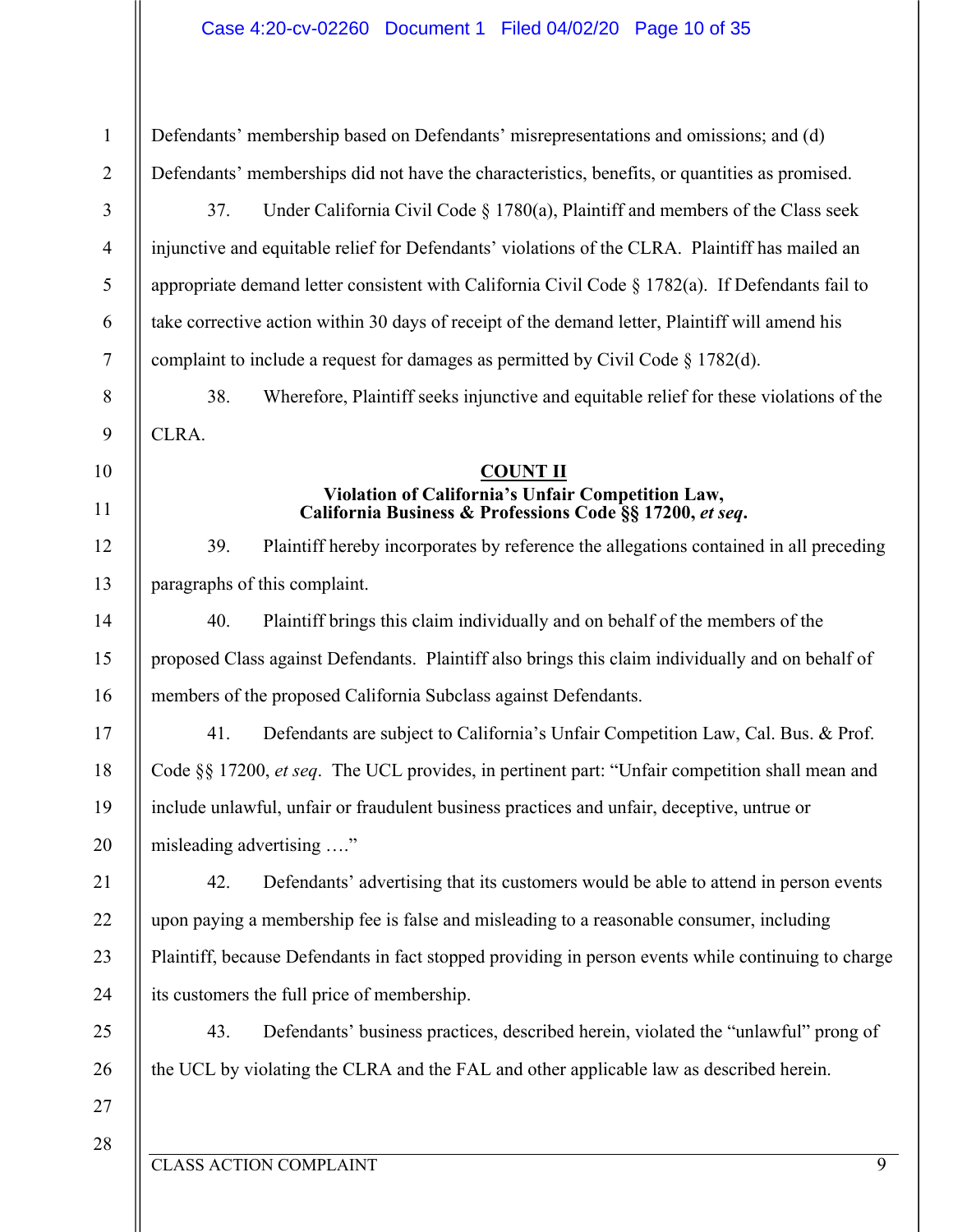44. Defendants' business practices, described herein, violated the "unfair" prong of the UCL in that their conduct is substantially injurious to consumers, offends public policy, and is immoral, unethical, oppressive, and unscrupulous, as the gravity of the conduct outweighs any alleged benefits. Defendants' advertising and their charging of membership fees while in person events are not available is of no benefit to consumers.

45. Defendants violated the fraudulent prong of the UCL by misleading Plaintiff and the Class to believe that they would only be charged fees when they would have access to Defendants' in person events.

46. Plaintiff and the Class acted reasonably when they signed up for memberships based on the belief that they would only be charged fees when Defendants offer in person events.

12 13 14 15 16 17 18 47. Plaintiff and the Class lost money or property as a result of Defendants' UCL violations because (a) they would not have purchased or paid for Defendants' memberships absent Defendants' representations and omission of a warning that they would continue charging customers while all in person events were unavailable; (b) they would not have purchased memberships on the same terms absent Defendants' representations and omissions; (c) they paid a price premium for Defendants' membership based on Defendants' misrepresentations and omissions; and (d) Defendants' memberships did not have the characteristics, benefits, or quantities as promised.

## **COUNT III Violation of California's False Advertising Law, California Business & Professions Code §§ 17500,** *et seq***.**

48. Plaintiff hereby incorporates by reference the allegations contained in all preceding paragraphs of this complaint.

49. Plaintiff brings this claim individually and on behalf of the members of the proposed Class against Defendants. Plaintiff also brings this claim individually and on behalf of the members of the proposed California Subclass against Defendants.

26 27

19

20

21

22

23

24

25

1

2

3

4

5

6

7

8

9

10

11

50. California's False Advertising Law, Cal. Bus. & Prof. Code §§ 17500, *et seq.*,

makes it "unlawful for any person to make or disseminate or cause to be made or disseminated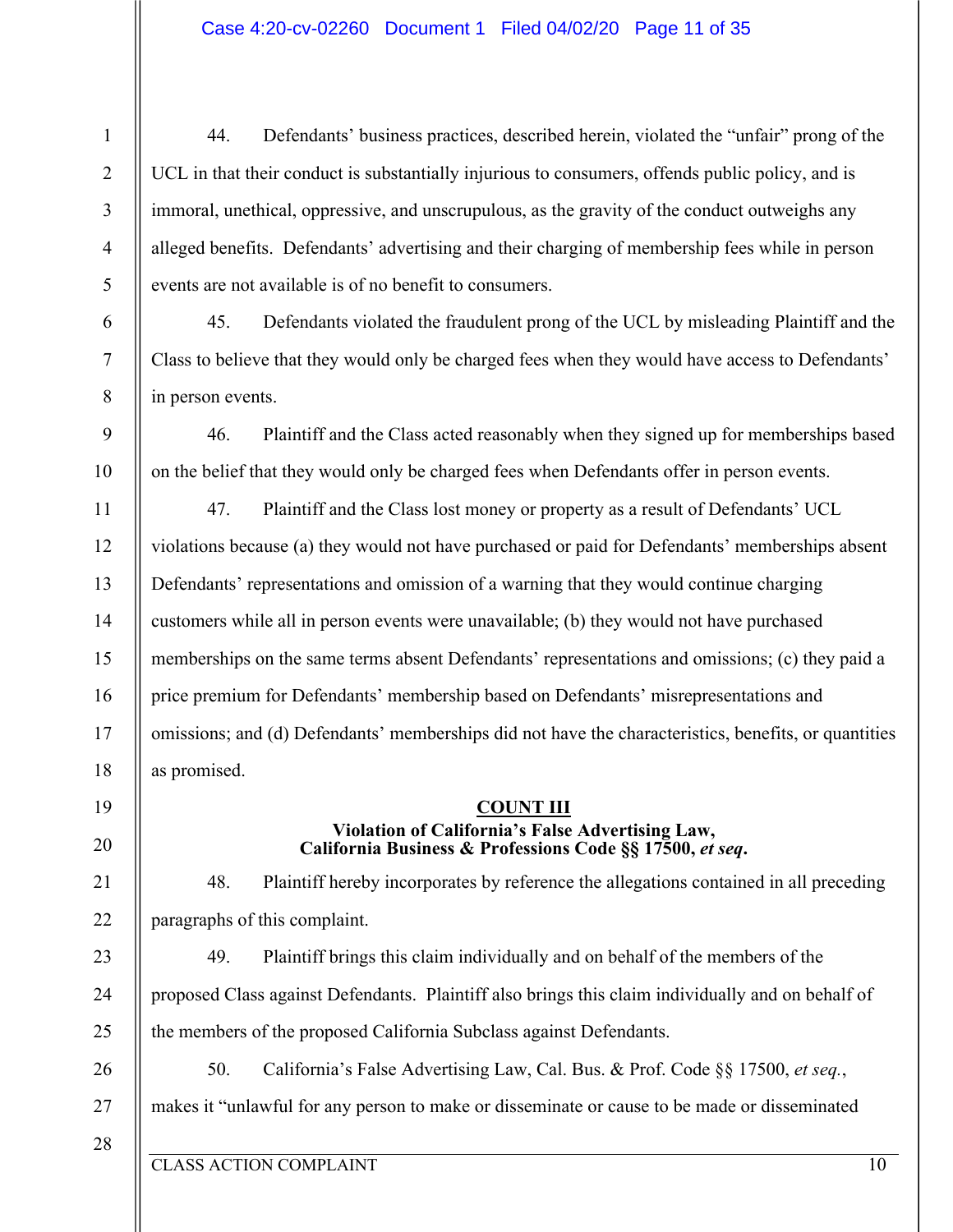#### Case 4:20-cv-02260 Document 1 Filed 04/02/20 Page 12 of 35

before the public in this state, ... in any advertising device ... or in any other manner or means whatever, including over the Internet, any statement, concerning ... personal property or services, professional or otherwise, or performance or disposition thereof, which is untrue or misleading and which is known, or which by the exercise of reasonable care should be known, to be untrue or misleading."

51. Defendants engaged in a scheme of charging customers full monthly membership fees while they did not provide in person events. Defendants' advertising and marketing of its services misrepresented and/or omitted the true content and nature of Defendants' services. Defendants' advertisements and inducements were made in California and nationwide and come within the definition of advertising as contained in Bus. & Prof. Code § 17500, *et seq*. in that the promotional materials were intended as inducements to purchase memberships, and are statements disseminated by Defendants to Plaintiff and Class members. Defendants knew that these statements were unauthorized, inaccurate, and misleading.

52. Defendants' advertising that its customers would be able to attend in person events upon paying a membership fee is false and misleading to a reasonable consumer, including Plaintiff, because Defendants in fact stopped providing in person events while continuing to charge its customers the full price of membership.

53. Defendants violated § 17500, *et seq*. by misleading Plaintiffs and the Class to believe that they would be charged fees only when they have access to Defendants' in person events.

54. Defendants knew or should have known, through the exercise of reasonable care that its advertising of charging members fees for the provision of in person events is false and misleading. Further, Defendants knew or should have known that it was breaching its contracts with its customers and fraudulently charging fees when it continued charging fees while not providing in person events.

26 27 55. Plaintiff and the Class lost money or property as a result of Defendants' FAL violation because (a) they would not have purchased or paid for Defendants' memberships absent

1

2

3

4

5

6

7

8

9

10

11

12

13

14

15

16

17

18

19

20

21

22

23

24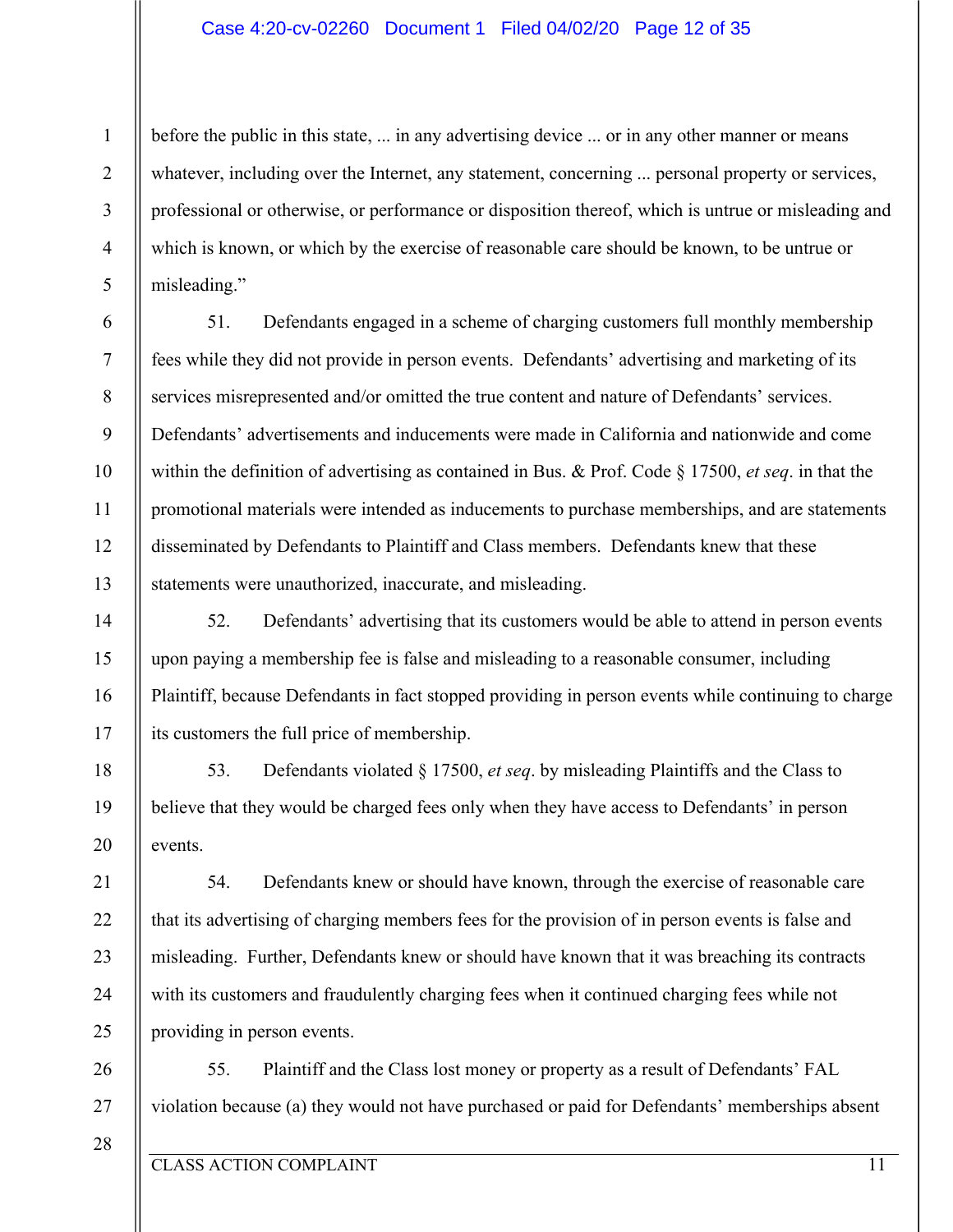Defendants' representations and omission of a warning that they would continue charging customers while all in person events were unavailable; (b) they would not have purchased memberships on the same terms absent Defendants' representations and omissions; (c) they paid a price premium for Defendants' membership based on Defendants' misrepresentations and omissions; and (d) Defendants' memberships did not have the characteristics, benefits, or quantities as promised.

## **COUNT IV Breach of Express Warranty**

56. Plaintiff hereby incorporate by reference the allegations contained in all preceding paragraphs of this complaint.

57. Plaintiff brings this claim individually and on behalf of the members of the proposed Class against Defendants. Plaintiff also brings this claim individually and on behalf of the members of the proposed California Subclass against Defendants.

58. In connection with the sale of memberships, Defendants issue an express warranty that members will have access to in person events.

59. Defendants' affirmation of fact and promise in Defendants' marketing, contracts, and signage became part of the basis of the bargain between Defendants and Plaintiff and Class members, thereby creating express warranties that the services would conform to Defendants' affirmation of fact, representations, promise, and description.

60. Defendants breached their express warranty because Defendants continued charging members full price while not providing in person events.

61. Plaintiff and the Class members were injured as a direct and proximate result of Defendants' breach because: (a) they would not have purchased or paid for Defendants' memberships absent Defendants' representations and omission of a warning that they would continue charging customers while all in person events were unavailable; (b) they would not have purchased memberships on the same terms absent Defendants' representations and omissions; (c) they paid a price premium for Defendants' membership based on Defendants' misrepresentations

1

2

3

4

5

6

7

8

9

10

11

12

13

14

15

16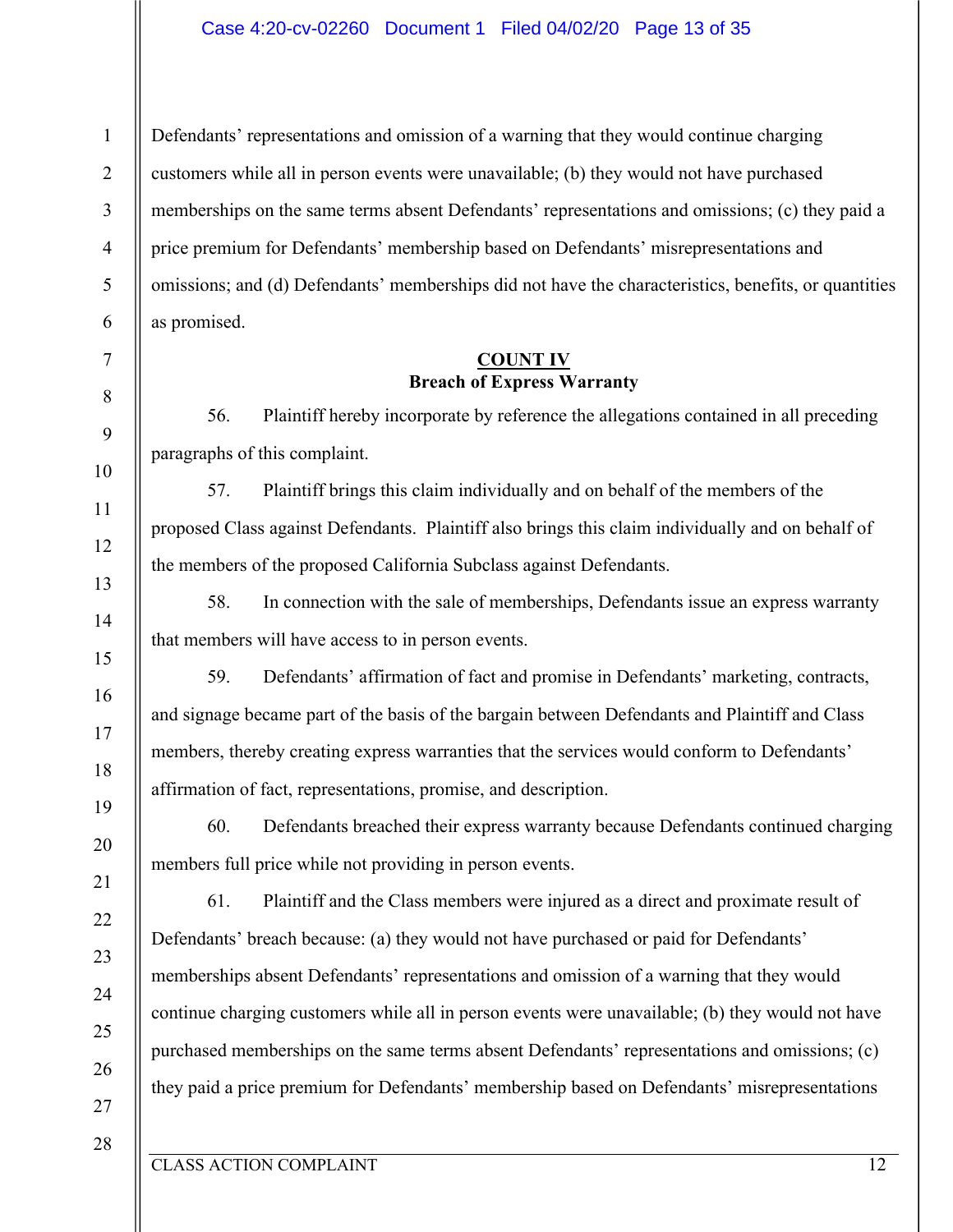and omissions; and (d) Defendants' memberships did not have the characteristics, benefits, or quantities as promised.

## **COUNT V Negligent Misrepresentation**

62. Plaintiff hereby incorporate by reference the allegations contained in all preceding paragraphs of this complaint.

63. Plaintiff bring this claim individually and on behalf of the members of the proposed Class against Defendants. Plaintiff also brings this claim individually and on behalf of the members of the proposed California Subclass against Defendants.

64. As discussed above, Defendants misrepresented that they would provide in person events to members. However, Defendants in fact charged full price for monthly memberships even when it did not provide any in person events.

65. At the time Defendants made these representations, Defendants knew or should have known that these representations were false or made them without knowledge of their truth or veracity.

66. At an absolute minimum, Defendants negligently misrepresented and/or negligently omitted material facts about its memberships and services.

67. The negligent misrepresentations and omissions made by Defendants, upon which Plaintiff and Class members reasonably and justifiably relied, were intended to induce and actually induced Plaintiff and Class members to purchase Defendants' memberships.

68. Plaintiff and Class members would not have purchased Defendants' memberships, or would not have purchased the services on the same terms, if the true facts had been known.

69. The negligent actions of Defendants caused damage to Plaintiff and Class members, who are entitled to damages and other legal and equitable relief as a result.

## **COUNT VI Fraud**

70. Plaintiff hereby incorporate by reference the allegations contained in all preceding paragraphs of this complaint.

CLASS ACTION COMPLAINT 13

1

2

3

4

5

6

7

8

9

11

12

13

14

15

16

17

18

19

20

21

22

23

24

25

26

27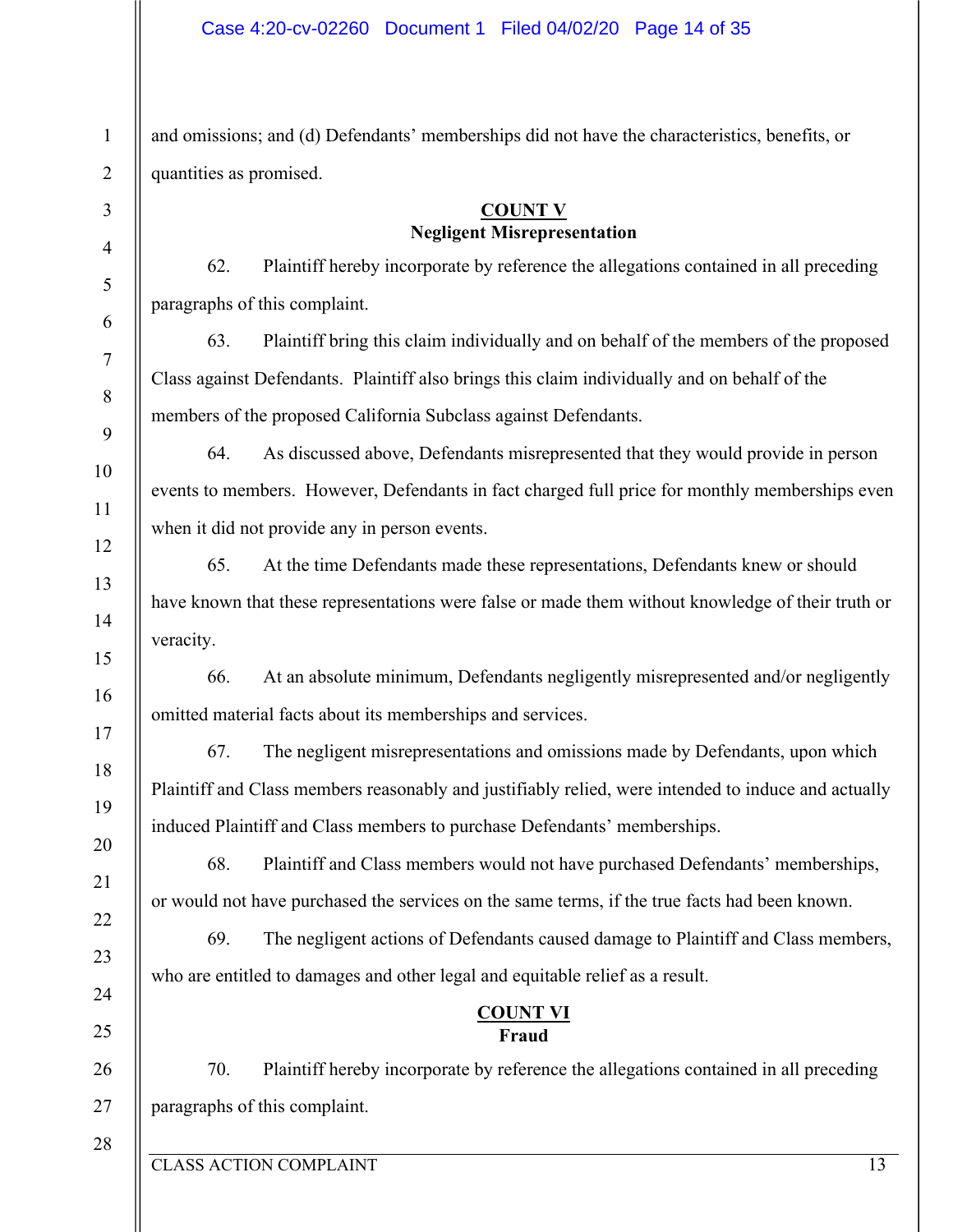| 71.                                                                                               | Plaintiff brings this claim individually and on behalf of the members of the                      |  |  |
|---------------------------------------------------------------------------------------------------|---------------------------------------------------------------------------------------------------|--|--|
| proposed Class against Defendants. Plaintiff also brings this claim individually and on behalf of |                                                                                                   |  |  |
| the members of the proposed California Subclass against Defendants.                               |                                                                                                   |  |  |
| 72.                                                                                               | As discussed above, Defendants misrepresented that they would provide in person                   |  |  |
|                                                                                                   | events. However, Defendants in fact charged full price for monthly memberships even though they   |  |  |
| provided no in person events. These misrepresentations and omissions were made with knowledge     |                                                                                                   |  |  |
| of their falsehood.                                                                               |                                                                                                   |  |  |
| 73.                                                                                               | The misrepresentations and omissions made by Defendants, upon which Plaintiff                     |  |  |
|                                                                                                   | and Class members reasonably and justifiably relied, were intended and actually induced Plaintiff |  |  |
| and Class members to buy Defendants' memberships.                                                 |                                                                                                   |  |  |
| 74.                                                                                               | The fraudulent actions of Defendants caused damage to Plaintiff and Class                         |  |  |
|                                                                                                   | members, who are entitled to damages and other legal and equitable relief as a result.            |  |  |
| <b>COUNT VII</b><br><b>Unjust Enrichment</b>                                                      |                                                                                                   |  |  |
| 75.                                                                                               | Plaintiff hereby incorporate by reference the allegations contained in all preceding              |  |  |
| paragraphs of this complaint.                                                                     |                                                                                                   |  |  |
| 76.                                                                                               | Plaintiff brings this claim individually and on behalf of the members of the                      |  |  |
| proposed Class against Defendants. Plaintiff also brings this claim individually and on behalf of |                                                                                                   |  |  |
| the members of the proposed California Subclass against Defendants.                               |                                                                                                   |  |  |
| 77.                                                                                               | Plaintiff and members of the Class conferred benefits on Defendants by paying, and                |  |  |
|                                                                                                   | being charged, membership fees while Defendants did not provide any in person events.             |  |  |
| 78.                                                                                               | Defendants have knowledge of such benefits.                                                       |  |  |
| 79.                                                                                               | Defendants have been unjustly enriched in retaining the revenues derived from                     |  |  |
|                                                                                                   | Plaintiff and Class members' membership fees. Retention of those moneys under these               |  |  |
| circumstances is unjust and inequitable because Defendants are charging its customers full price  |                                                                                                   |  |  |
| while not providing any in person events. These misrepresentations and charges caused injuries to |                                                                                                   |  |  |
| Plaintiffs and members of the Class because they would not have paid Defendants' membership       |                                                                                                   |  |  |
| fees had the true facts been known.                                                               |                                                                                                   |  |  |
|                                                                                                   | <b>CLASS ACTION COMPLAINT</b><br>14                                                               |  |  |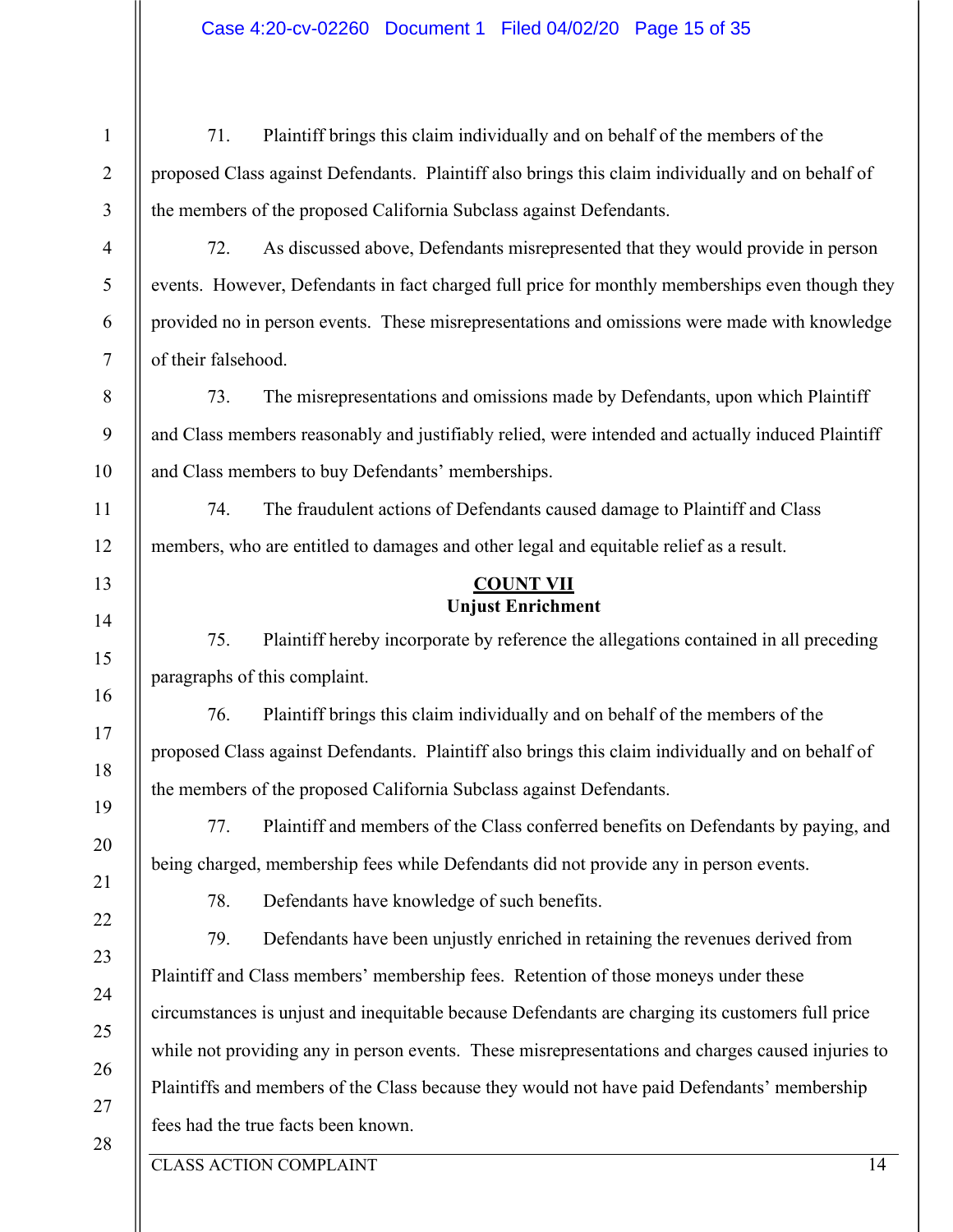CLASS ACTION COMPLAINT 15 1 2 3 4 5 6 7 8 9 10 11 12 13 14 15 16 17 18 19 20 21 22 23 24 25 26 27 28 80. Because Defendants' retention of the non-gratuitous benefits conferred on them by Plaintiff and members of the Class is unjust and inequitable, Defendants must pay restitution to Plaintiff and members of the Class for their unjust enrichment, as ordered by the Court. **COUNT VIII Money Had and Received** 81. Plaintiff hereby incorporate by reference the allegations contained in all preceding paragraphs of this complaint. 82. Plaintiff brings this claim individually and on behalf of the members of the proposed Class against Defendants. Plaintiff also brings this claim individually and on behalf of the members of the proposed California Subclass against Defendants. 83. Defendants received money in the form of membership fees that was intended to be used for the benefit of Plaintiff and the Class, those membership fees were not used for the benefit of Plaintiff and the Class, and Defendants have not given back or refunded the wrongfully obtained money and membership fees to Plaintiff and the Class. 84. Defendants obtained money in the form of membership fees that was intended to be used to provide access to in person events to Plaintiff and the Class. However, Defendants have retained all of the membership fees while not providing any in person events. **COUNT IX Conversion** 85. Plaintiff hereby incorporates by reference the allegations contained in all preceding paragraphs of this complaint. 86. Plaintiff brings this claim individually and on behalf of the members of the proposed Class against Defendants. Plaintiff also brings this claim individually and on behalf of the members of the proposed California Subclass against Defendants. 87. Plaintiff and members of the Class had a right to retain their membership fees while Defendants did not provide access to in person events; Defendants intentionally charged Plaintiff's and Class members' debit and credit cards in the full amount of the monthly membership fees while Defendants did not offer in person events; Plaintiff and Class members did not consent to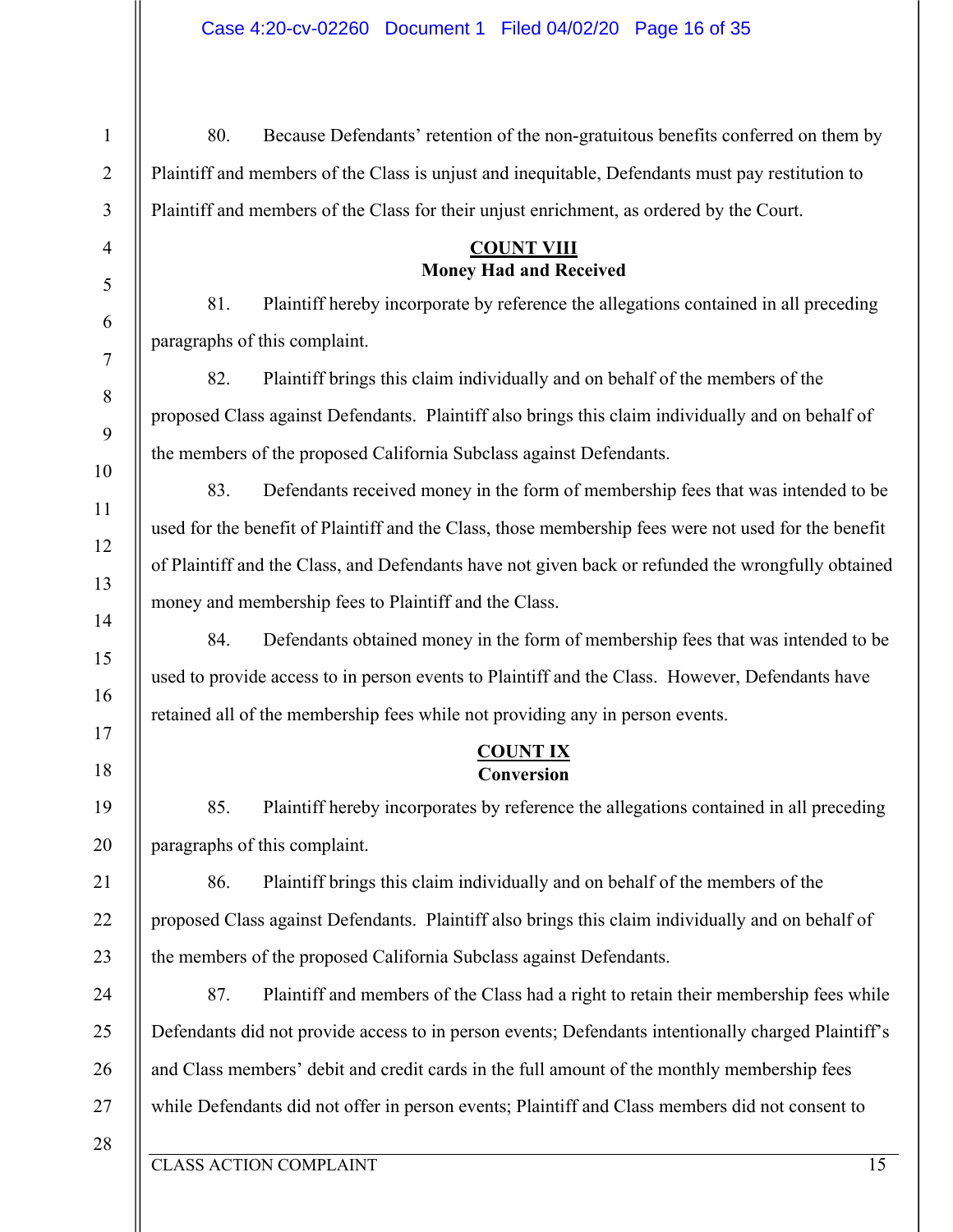Defendants' charging of their debit and credit cards while Defendants did not provide access to in person events; Plaintiff and Class members were harmed through Defendants' charging of their debit and credit cards; Defendants' conduct was a substantial factor in causing Plaintiff and Class members' harm.

## **COUNT X Breach of Contract**

88. Plaintiff hereby incorporate by reference the allegations contained in all preceding paragraphs of this complaint.

89. Plaintiff brings this claim individually and on behalf of the members of the proposed Class against Defendants. Plaintiff also brings this claim individually and on behalf of the members of the proposed California Subclass against Defendants.

90. Defendants entered into contracts with Plaintiff and Class members to provide access to in person events in exchange for the payment of membership fees. Defendants have breached these contracts by continuing to charge Plaintiff and Class members' debit and credit cards while not providing access to in person events. Plaintiff and Class members have suffered an injury through the payment of membership fees while not having access to in person events.

## **PRAYER FOR RELIEF**

WHEREFORE, Plaintiff, individually and on behalf of all others similarly situated, seeks judgment against Defendants, as follows:

- a) For an order certifying the Class under Rule 23 of the Federal Rules of Civil Procedure and naming Plaintiff as representative of the Class and Plaintiff's attorneys as Class Counsel to represent the Class members;
- b) For an order certifying the California Subclass under Rule 23 of the Federal Rules of Civil Procedure and naming Plaintiff as representative of the California Subclass and Plaintiff's attorneys as Class Counsel to represent the California Subclass members;
	- c) For an order declaring that Defendants' conduct violates the statutes and laws referenced herein;

1

2

3

4

5

6

7

8

9

10

11

12

13

14

15

16

17

18

19

20

21

22

23

24

25

26

27